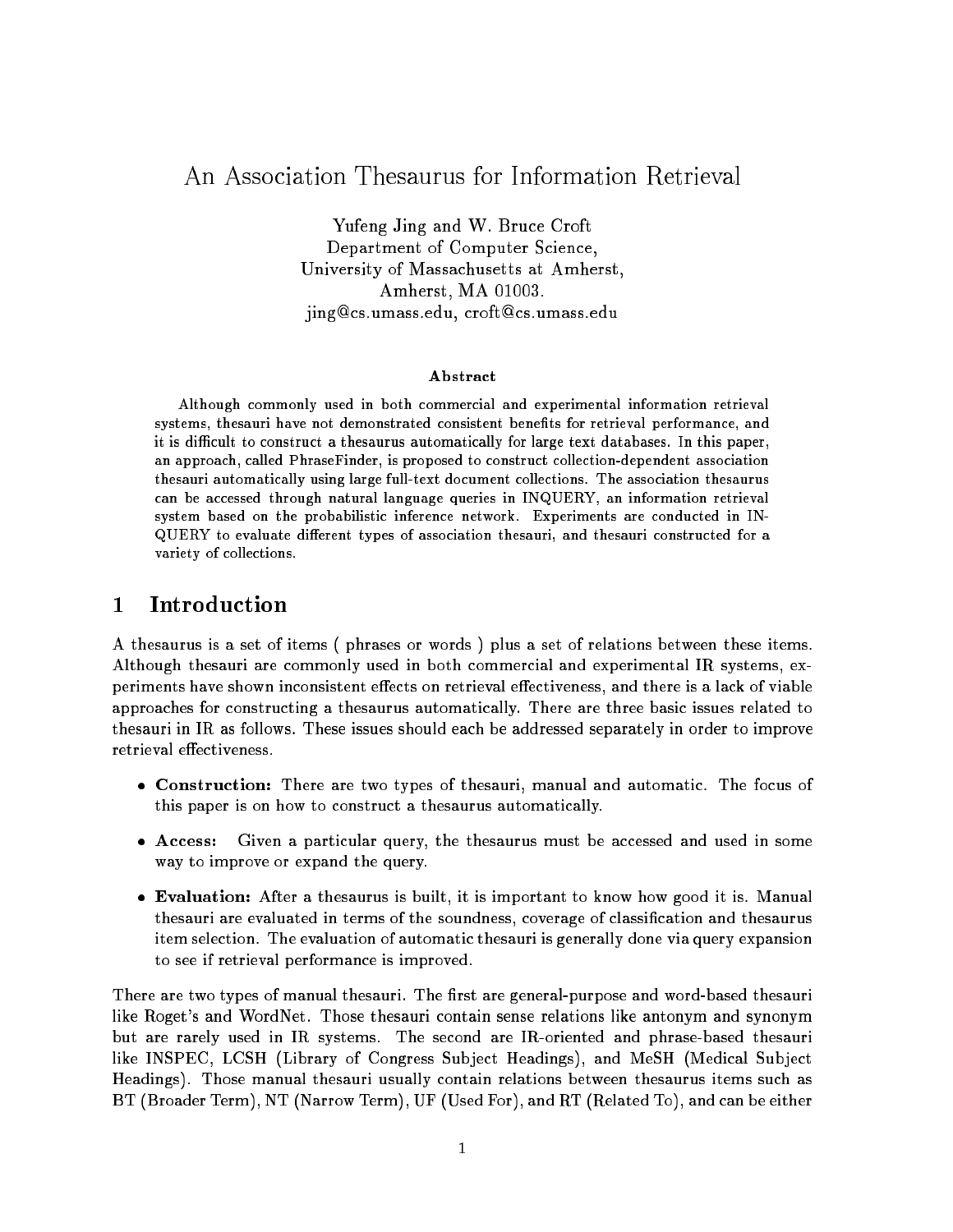general or specic, depending on the needs of thesaurus builders. This type of manual thesauri is widely used in commercial systems. The ma jor problem with manual thesauri is that they are expensive to build and hard to update in a timely manner. Even though the determination of thesaurus item relations is made by human experts, it is a difficult task. For example, what is the relation between "information system" and "data base system"? Although generally built to support information retrieval, manual thesauri have been evaluated by testing the soundness and coverage of the thesaurus concept classication. This does not always directly serve the purpose of information retrieval. Good classification and concept coverage do not guarantee effective retrieval.

An automatic thesaurus is usually collection-dependent, i.e. dependent on the text database which is used. A few small and automatically constructed the sauri have been used in experimental IR systems but the effectiveness of these thesauri has not been established for large text databases. Automatic thesauri are typically built based on co-occurrence information, and relevance judgements are often used to estimate the probability that thesaurus terms are similar to query terms or a particular query. Since determining term or phrase relations is hard to achieve automatically, in automatic thesauri these relations are simplified to one type of association relation.

In this paper, an approach for the automatic construction of thesauri is presented along with a program, PhraseFinder, that utilizes this approach to construct a collection-dependent thesaurus, called an association thesaurus. The association thesaurus is accessed through INQUERY, an information retrieval system based on inference networks, using natural language queries. Adding phrases retrieved in this way to the original queries produces signicant performance improvements. In the following sections, previous work is reviewed, the approach and techniques for PhraseFinder are described, experimental results are presented, and some future research issues related to association thesauri are discussed.

## 2 Thesauri and Information Retrieval

The use of thesauri in IR involves automatic construction, user interface design, retrieval mechanisms, and retrieval architecture. Research related to automatic thesauri dates back to Spark-Jones's work on automatic term classification [18, 19], Salton's work on automatic thesaurus construction and query expansion [14, 16], and Van Rijsbergen's work on term co-occurrence [10]. In those experiments, automatic term classication without relevance judgments or feedback information did not produce any signicant improvements. Minker, Wilson, and Zimmerman in [9] after an exhaustive investigation came to the same conclusion.

Salton [14] showed that using the Harris synonym thesaurus with relevance judgements produces signicant improvements. He proposed two approaches : term-document and termproperty matrices, for automatic construction of thesauri based on relevance judgements. In [16, 15, 22] Salton, Yu, and Buckley further developed these methods into a formal term dependence model. But the serious drawback with the term dependence model is that it assumes the availability of relevance judgements. The occurrence information of terms in relevant and non-relevant documents is used to estimate the probability of terms similar to queries. When full relevance judgments are not fully available, the retrieval performance under the model degraded badly [22]. Recently Crouch and Yang[4, 5] used Salton's approach to build a termvs-term thesaurus whose classes are clustered in terms of discrimination values. Although such a thesaurus improved retrieval performance, to determine the best threshold value is difficult because such a value is determined assuming the availability of relevance judgements. Yu's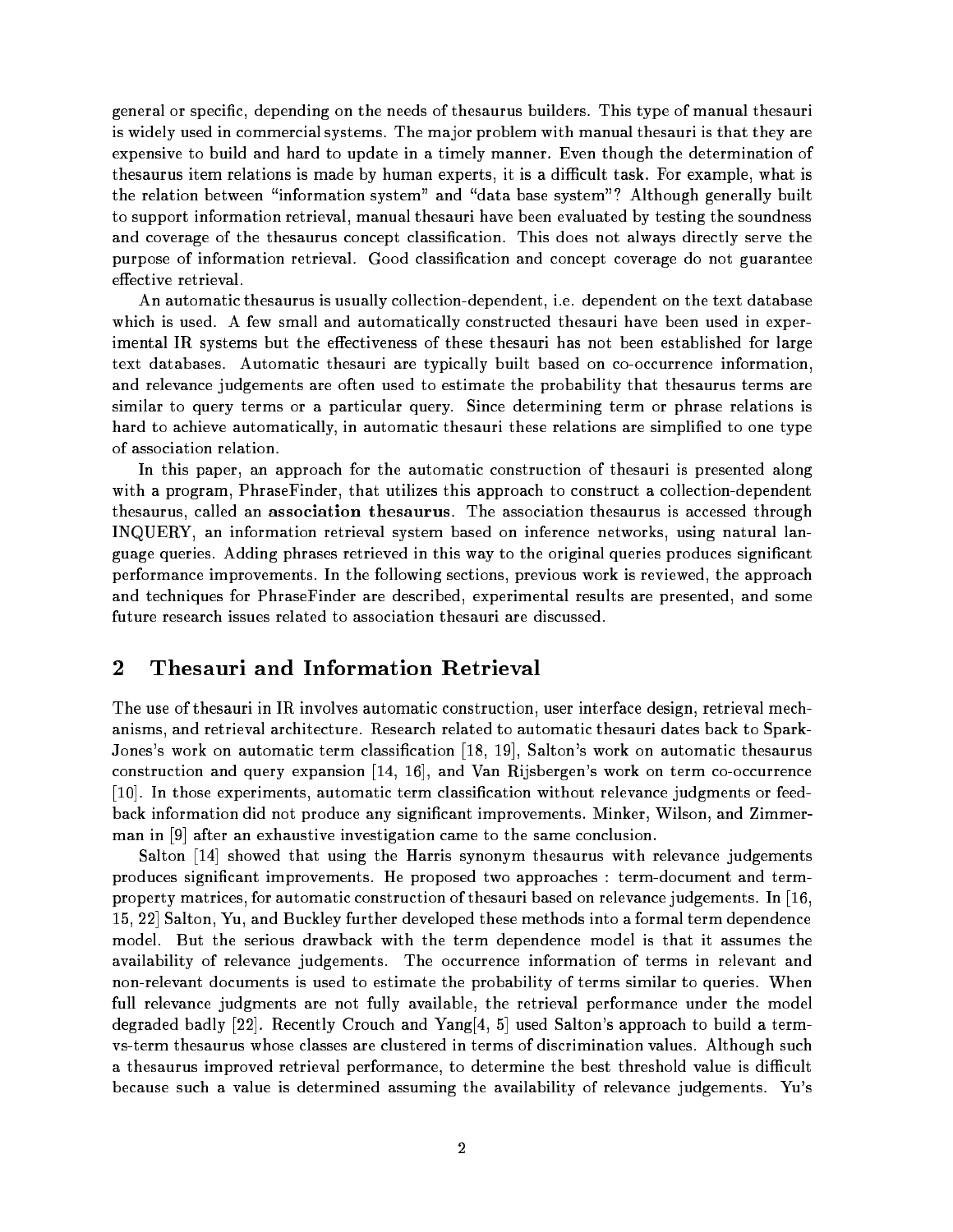study on clustering for information retrieval [23] showed that term dependence information improves the effectiveness of retrieval systems. In the non-binary independence model, he used hierarchical term relations.

Rijsbergen and Smeaton in [10, 17] used a statistically-derived MST (maximum spanning tree) as a term dependence structure with relevance feedback to verify the following association hypothesis

If an index term is good at discriminating relevant from non-relevant documents then any closely associated index term is also likely to be good at this.

The experiments using MST resulted in no positive results.

In the recent work by Yonggang Qiu and H.P. Frei[13], a term-vs-term similarity matrix was constructed based on how the terms of the collection are indexed. A probabilistic method is used to estimate the probability of a term similar to a given query in the vector space model. Even when adding hundreds of terms into queries, this approach showed that the similarity the saurus can improve performance significantly. Adding so many terms may not, however, be efficient for large information retrieval systems. It should be noted that their improved results on the NPL collection is still lower than the baselines used in this paper.

In the CLARIT project  $[6]$ , NLP techniques are used to identify candidate noun phrases in full-text and map them into *candidate terms*, in a morphologically-normalized form, emphasizing modifier and head relations, and the candidate terms are matched against a first-order thesaurus of certified domain-specific terminology, which is a semiautomatically generated control vocabulary dictionary. This indexing technique builds a mapping between terms within a candidate noun phrase and terms in the first-order thesaurus. As an indexing technique, the method used in CLARIT was compared with human indexers on the basis of ten documents. Ruge[11] uses the *head/modifier relation* to investigate the effect of term associations on the performance of IR systems in the hyperterm system REALIST. But this type of association might be too restrictive to capture some associations, for example, for the query "insider trading scandal", person and company names which were involved in and other phrases which often co-occur with \insider trading scandal" can be very important associated phrases.

In summary, some problems with previous work are

- Relevance judgements are used to estimate the probability of a term related to another term or query. Because relevance judgements are often not available, these approaches are impractical for term classication or thesaurus construction. Second, even if available, relevance judgments are often produced for a set of queries, which do not cover a whole collection.
- Term selection for query expansion is based on individual terms but not on the whole query. This is consistent with the association hypothesis, but it ignores the additional context that additional terms in the query provide. A term may be closely associated with one of the words in the query, but not with the meaning of the entire query.
- Co-occurrence data for terms is gathered from individual texts without limiting the range of the co-occurrence. Previous research has focussed on short, abstract-length documents. With full-text databases, where documents may be many pages in length, it is important to consider "text windows" that restrict the co-occurrences.
- All words (verbs, adjectives, adverbs, and nouns) are treated equally, i.e. an implicit assumption is that that all words contribute equivalently to retrieval performance.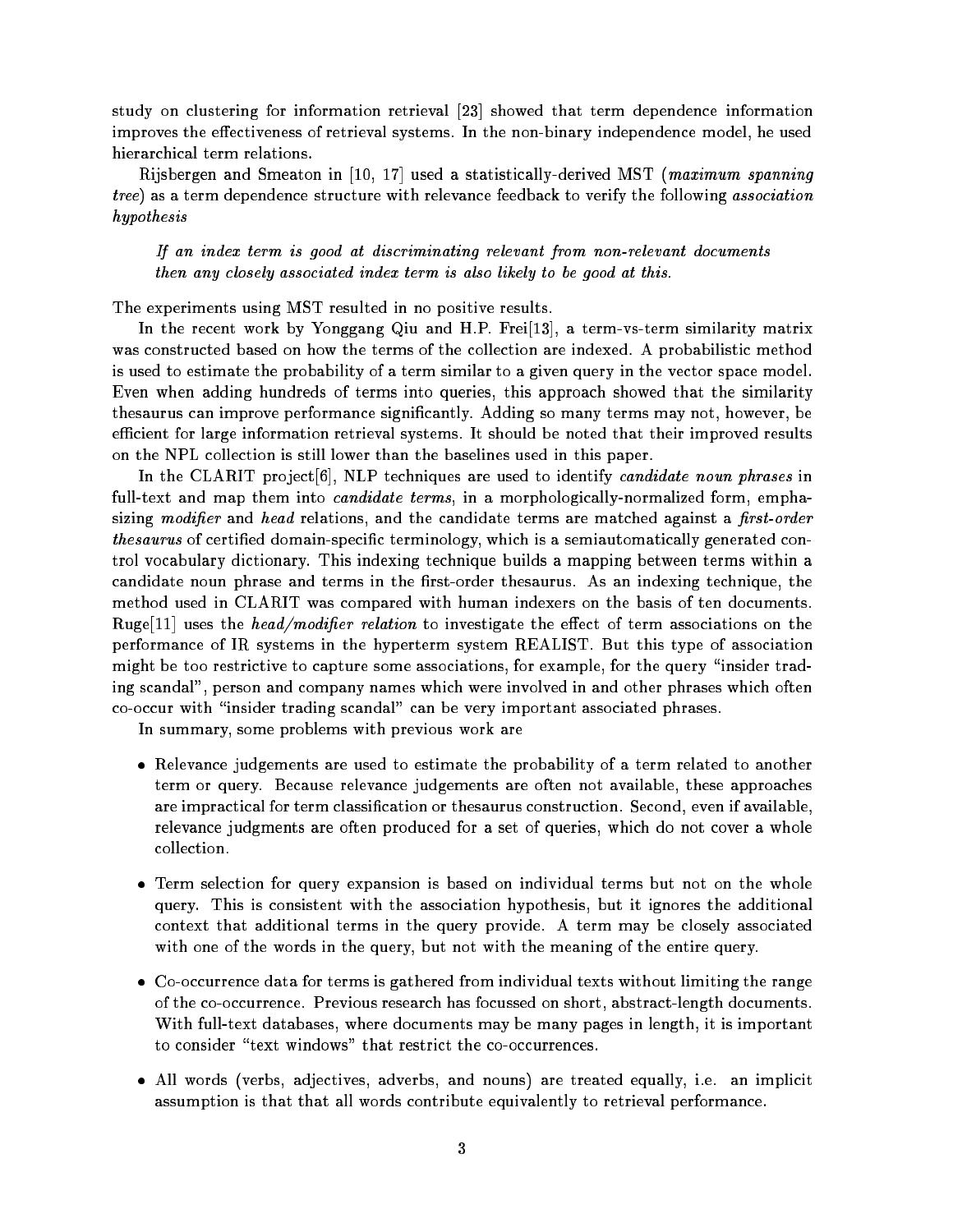The following section describes an approach for automatic thesaurus construction that does not use relevance judgments or relevance feedback. Instead of term clustering or classication, a retrieval system is used to measure the probability of thesaurus terms being associated with a particular query. The top-ranked terms are used to automatically expand the query.

## 3 PhraseFinder

PhraseFinder is a program that automatically constructs a thesaurus using text analysis and text feature recognition. It is designed to gather data about associations between phrases and terms over a large amount of text, and views a text as a structured object. Text objects consist of paragraphs which consist of a series of sentences which contains phrases and words. Terms are defined as all words except stop words. Within a text, terms are basic features, and the composite features are paragraphs, sentences, and phrases, called "characteristic features" of the text. Noun phrases are used as the main characteristic features instead of terms because there is evidence that they play an important role in characterizing the content of a text [3, 1].

PhraseFinder considers co-occurrences between phrases and terms as associations. As we will see later, phrases do not have to be noun phrases. They are defined by a set of rules. In an association thesaurus, the association between phrases and terms is extracted and represented as a text feature dependence. The following basic text features are used in PhraseFinder:

- Terms Any word except a stop word is a term.
- Part of Speech Each word has a part of speech that was assigned by a part-of-speech tagger. So far, the Church tagger[2] has been used to tag texts.

In addition, PhraseFinder recognizes phrases based on a set of simple phrase rules and the part of speech of terms. The following text composite features are used :

- Paragraphs A paragraph consists of a set of sentences. It can be a natural text paragraph or a fixed number of sentences.
- Sentences A sentence is a sequence of words, whose end is recognized by the tagger.
- Phrases A phrase is a sequence of terms whose part-of-speech satisfy one of the specied *phrase rules.* For example, the simple noun phrase rule  $\{NNN, NN, N\}$  means that a phrase can be triple nouns, double nouns, or single noun. PhraseFinder does not allow a phrase to cross sentence boundaries.

PhraseFinder, as its name implies, identifies the associations between phrases and terms so that associated phrases can be retrieved through natural language queries and used for expansion. Regular stemming (i.e. the Porter stemmer[12]) is used for terms. Because this stemmer is quite "aggressive" in terms of removing endings and does not produce real word forms as output, we used a more conservative approach for stemming phrases [8].

#### $3.1$ 3.1 Association Generation and Paragraph Limits

Associations represent the co-occurrence between terms and phrases within texts. Before the generation of associations is described, an important question is what range should be used to generate associations. Intuitively, a natural paragraph seems appropriate because it generally focuses on describing an individual topic. Because very long paragraphs would generate large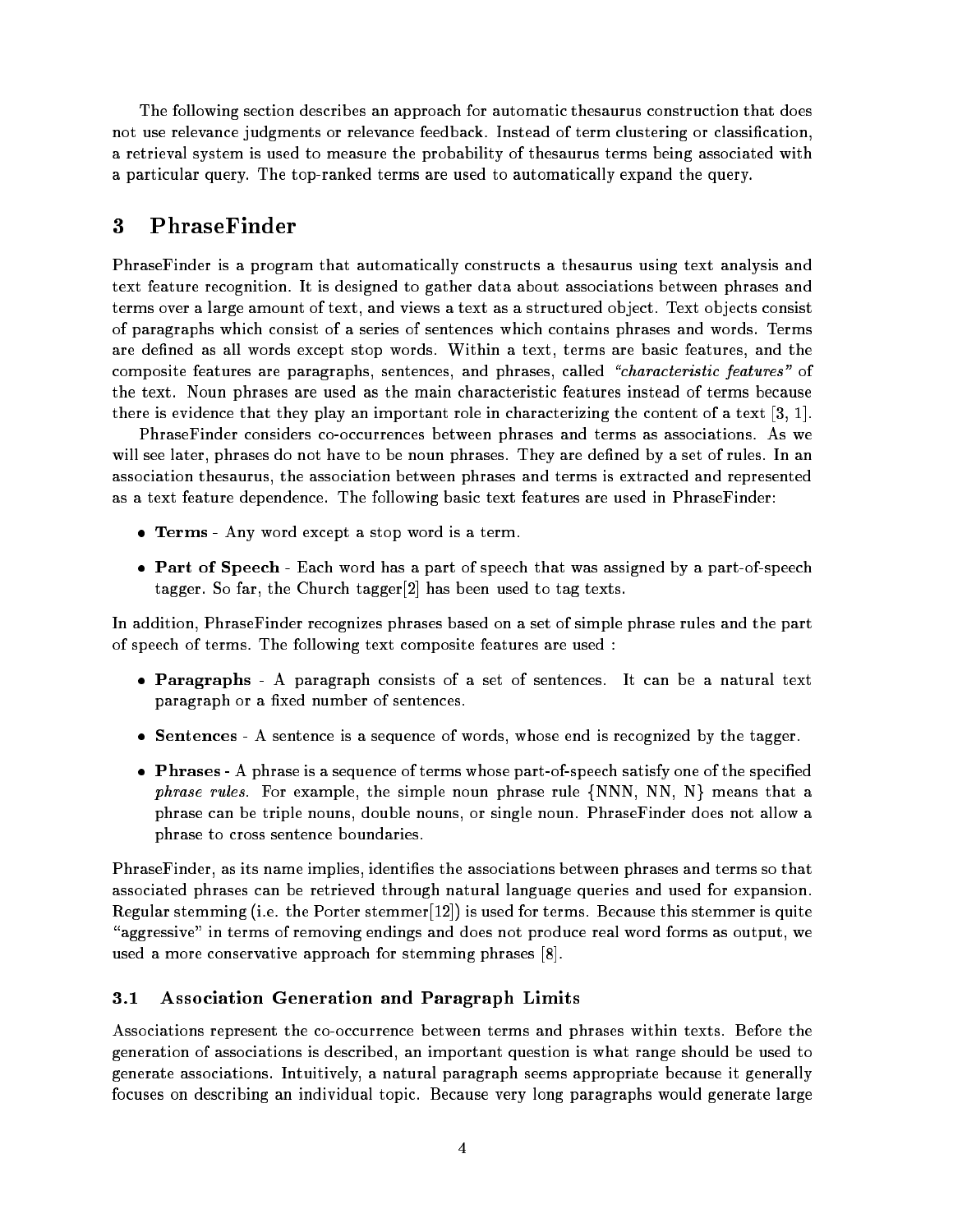numbers of associations that would have less chance of being valid, we restricted the maximum number of sentences allowed within a paragraph (known as the *paragraph limit*). Later experimental results show that 3-10 sentences per paragraph is sufficient for full texts.

The procedure for association generation is quite simple. Sentence by sentence, PhraseFinder reads texts, recognizes phrases and terms, inserts phrases and terms into hash dictionaries, stores phrase and term identifiers separately into tables along with their occurrence frequencies, until the number of read-in sentences reaches the paragraph limit or the end of a paragraph is reached. After all phrases and terms have been obtained within a paragraph, pairwise associations are generated between terms and phrases. The association frequency, which is equal to term frequency times phrase frequency, is also stored with each association. An association is a triple:

### $\epsilon$  termid, phraseid, association frequency  $\epsilon$ .

PhraseFinder goes through all texts in a collection and generates association data. The association frequency for an association is summed over a whole collection.

#### Statistics and Association Data Filtering  $3.2$

The amount of association data is very large. Many associations are, however, infrequent. This suggests that data filtering is necessary. Some of the information that can be used for filtering includes association frequency between phrases and terms, the number of associated terms or phrases for a phrase or term, the total of association frequencies of associated terms or phrases for a phrase or term, the document and collection frequencies of terms or phrases. Some simple statistics based on the association data for simple noun phrases are:

- $\sim$  and directly  $\sim$  association data has the association frequency of 2 over TIPS volume 1.
- Around 90% of phrases occur just once in only one document.

In addition, a small number of phrases (especially single nouns in our experiments) occur in many documents. These phrases are associated with many terms. Phrases such as people, company, and state, are too general and not useful for identifying a topic.

On the basis of these observations, we do data ltering on association data and produce an acceptable association thesaurus by discarding associations with frequency 1 and phrases that are associated with too many terms. The latter parameter is set experimentally for each collection. As it turns out, data filtering not only reduces the amount of association data but also enhances retrieval performance.

### 3.3 Access to an Association Thesaurus

As mentioned early, thesaurus access is handled separately from thesaurus construction. Thesaurus access is a procedure that measures the closeness of thesaurus items in the context of a particular query. In this paper, we implement PhraseFinder access through INQUERY, an information retrieval system based on the probabilistic inference network [21]. To do this, an association thesaurus is converted into a form suitable for INQUERY. Specically, thesaurus phrases are mapped into pseudo-INQUERY documents where the representation of a pseudodocument consists of all the associated terms. The PhraseFinder version of INQUERY can then accept natural language queries and output a ranked list of phrases (rather than documents)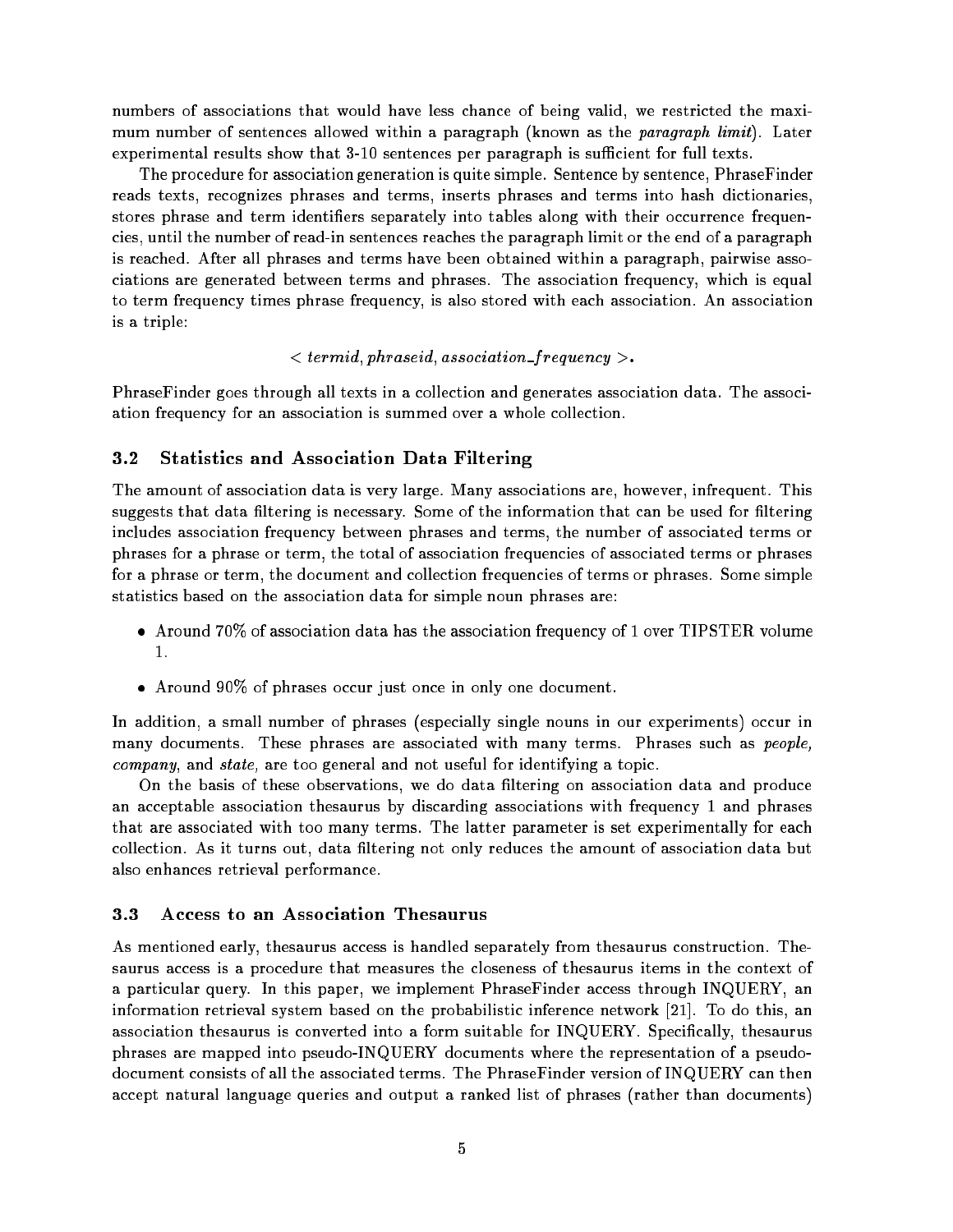associated with the query. This list is used for automatic query expansion. Figure 1 shows an example query from the TIPSTER collection and the top 20 phrases that are retrieved by PhraseFinder. The ranking values are not used as the weights of the associated thesaurus items.

 $\ddotsc$ 

|                          | Query:115.1 : Impact of the 1986 Immigration Law  – Will report    |
|--------------------------|--------------------------------------------------------------------|
|                          | specific consequence consequences of the U.S.'s Immigration Reform |
| and Control Act of 1986. |                                                                    |
|                          |                                                                    |
| 0.511462                 | illegal immigration                                                |
| 0.501936                 | illegals                                                           |
| 0.499120                 | undocumented aliens                                                |
| 0.498964                 | amnesty program                                                    |
| 0.498054                 | immigration reform law                                             |
| 0.492453                 | editorial-page article                                             |
| 0.490993                 | naturalization service                                             |
| 0.489448                 | civil fines                                                        |
| 0.488754                 | new immigration law                                                |
| 0.487762                 | legal immigration                                                  |
| 0.487187                 | employer sanctions                                                 |
| 0.483245                 | simpson-mazzoli immigration reform                                 |
| 0.482687                 | statutes                                                           |
| 0.480449                 | applicability                                                      |
| 0.480222                 | seeking amnesty                                                    |
| 0.478625                 | legal status                                                       |
| 0.478437                 | immigration act                                                    |
| 0.477798                 | undocumented workers                                               |
| 0.475995                 | guest worker                                                       |
| 0.475995                 | sweeping immigration law                                           |
|                          |                                                                    |

Figure 1: Example PhraseFinder Output

#### 4 Query Expansion Using An Association Thesaurus  $\overline{\mathbf{4}}$

The evaluation of a thesaurus is an open issue. There are some criteria to evaluate the quality and category soundness of a manual thesaurus, but these criteria do not predict whether the manual thesaurus will improve retrieval effectiveness.

Automatic thesauri have been evaluated by doing query expansion and measuring retrieval effectiveness. In query expansion, thesaurus items are retrieved for a particular query and are added into the query. To some extent, query expansion shows whether or not a thesaurus can provide useful phrases (or terms for term-based thesauri) for searchers. To measure the performance of PhraseFinder, we conducted experiments using thesauri built from the NPL and TIPSTER collections [7]:

- NPL: Associations generated from 11,429 documents containing titles and/or abstracts in the area of physics.
- TIPSAMP: Associations generated from a sample of the TIPSTER collection consisting of about 52,000 full-text documents from AP, ZIFF, and WSJ (87, 88, 89). It was produced by taking every fth document out of TIPSTER volume 1. It contained about 15,000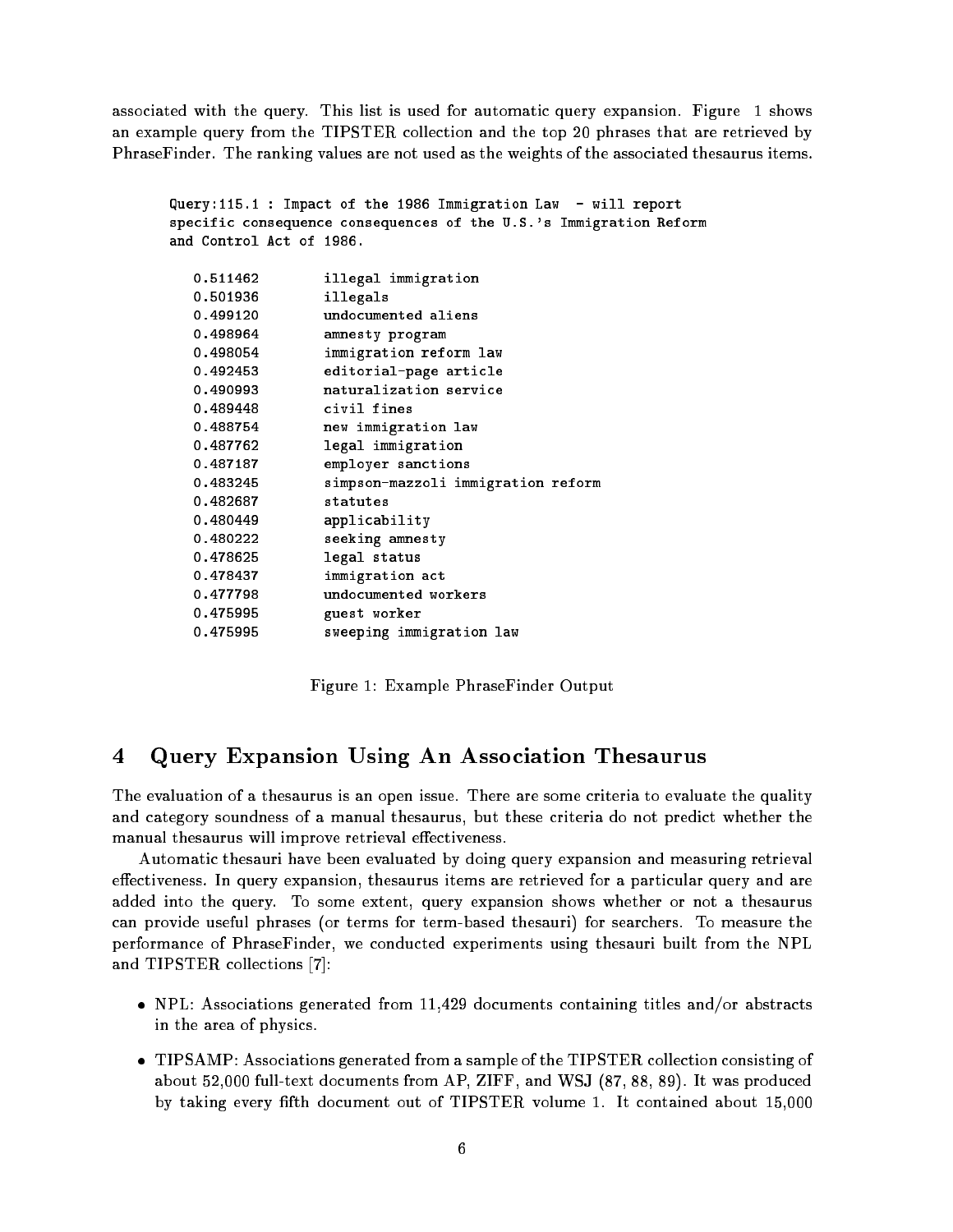AP documents, 17,000 ZIFF articles, 20,000 WSJ articles. Federal Register and DOE are part of TIPSTER volume 1 but were not used in this version of PhraseFinder because very few queries are directed at these documents.<sup>1</sup>

 $\cdot$  Tipper contains about 250,000 for a containing about 250,000 full text Tips  $\alpha$  about  $\alpha$  . 85,000 AP news, 75,000 ZIFF articles, and 93,000 WSJ (87, 88, 89) journal articles.

Obviously, these collections vary dramatically from text length to content. All documents are tagged, and PhraseFinder takes tagged documents as input to produce association data. It takes two weeks to generate an association thesaurus for TIPFULL, a week for TIPSAMP, and hours for NPL.

In these experiments, query expansion was done by using a natural language query (or part of the query in the case of TIPSTER) to retrieve a ranked list of phrases from the PhraseFinder version of INQUERY. Given this ranked list, the following methods were used to determine which phrases to add to the original query.

### Only Duplicates

Only duplicate phrases from an association thesaurus are added into queries. A phrase is a duplicate for a given query if all terms (simple stemming is used) of the phrase are subsets of the query. E.g. for query "high frequency oscillators using transistors", phrases "transistor oscillator" and "frequency oscillator", and terms "transistors" and "frequencies" all are duplicate with the query. The purpose of adding duplicate phrases is to see whether the evidence from the thesaurus identies the importance of query terms or phrases.

### non a secondo possesso e se

Nonduplicate phrases are added into queries. If any term of a phrase is not a subset of a given query, the phrase is nonduplicate with the query. For the above example query, phrases "npn transistors" and "junction transistor", and terms "triode" and "anode" are nonduplicate with the query. The purpose of adding nonduplicate phrases is to see whether a thesaurus can provide some new information about queries.

### Both Duplicates and Nonduplicates

Both duplicate and nonduplicate phrases are added into queries.

Both weighting and non-weighting schemes are used for query expansion. The following conventions are used to indicate how queries are expanded:

| <b>BOTH</b>    | adding both duplicate and nonduplicate phrases |
|----------------|------------------------------------------------|
| <b>DUPONLY</b> | Only adding duplicate phrases                  |
| NODUP          | Adding nonduplicate phrases                    |

The top 50 ranked associated phrases are used as candidates for query expansion. In runs that used duplicate phrases, all duplicates in the top 50 were used. The number of nonduplicate phrases and the weighting of duplicate and nonduplicate phrases were varied in a large number of experiments. The results reported here are summaries of those experiments and only a few examples of these parameters are given.

 $1 WSJ$  stands for Wall Street Journal articles,  $AP$  for Associated Press Newswire,  $ZIFF$  for  $\mathbf{ZIFF}$ articles, doe for short abstracts from Department of Energy.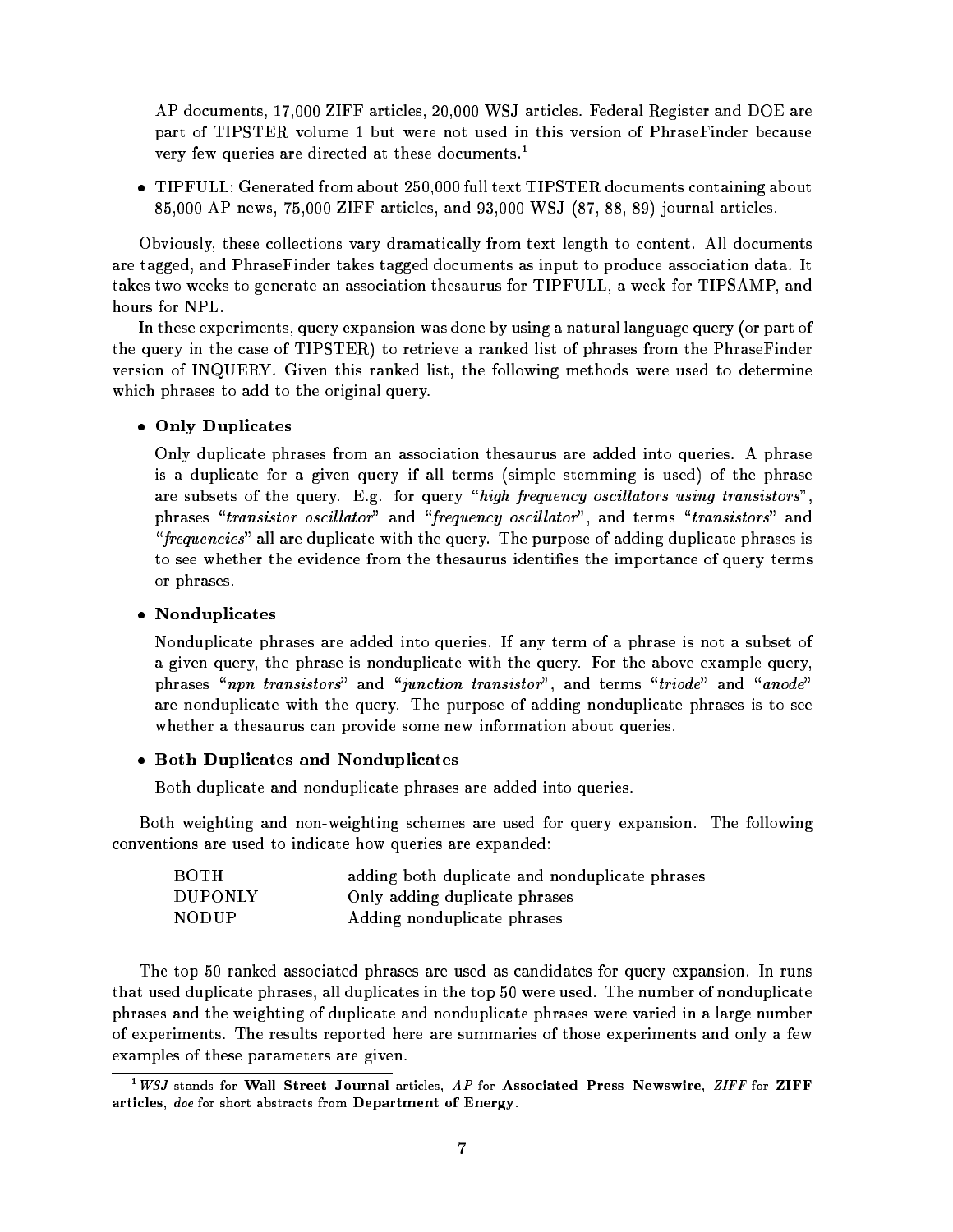## 5 Experiments on Small Collections

The phrase rule in PhraseFinder does not have to define linguistic phrases. In fact, it defines what type of "concept" associates with terms. Different phrase rules result in different types of association thesauri produced by PhraseFinder. Terms are classified into several classes, each of which are symbolized by individual letter tokens as follows, in terms of part of speech.

| token | meaning         |
|-------|-----------------|
| N     | noun            |
| Л     | adjective       |
| R     | adverb          |
| v     | verb            |
| G     | verb ing        |
| D     | verb ed         |
|       | cardinal number |

The purpose of this classification is to investigate retrieval effectiveness on different types of words for query expansion. A phrase rule is a set of sequences of above tokens. PhraseFinder produces different types of association thesauri for different phrase rules. Experiments were conducted to address the following issues:

- How do dierent types of words, like verbs, adjectives, adverbs, and nouns aect retrieval performance? This question may indirectly relate to the role of different types of words in conveying the content of texts.
- What are the best phrases for an information retrieval system in  $\mathbf{v}_i$  shows  $\mathbf{v}_i$
- Comparison of a word-based thesaurus and a noun-phrase-based thesaurus.

In following subsections, two types of association thesauri: word-based and noun-phrase-based association thesauri are constructed on the NPL collection, evaluated, and compared.

#### $5.1$ 5.1 Word-based Association Thesauri

A word-based association thesaurus means that association data generated by PhraseFinder is between different type of words and terms. Most automatic thesauri are based on term-vs-term co-occurrence, called a term-based thesaurus here. PhraseFinder is able to produce different kinds of thesauri based on its phrase rule. For example, to produce a term-based association the saurus, the phrase rule can be defined as  $\{N, J, R, V, G, D, I\}$ , i.e. all terms are "phrases". Words are categorized into three classes: verbs, adjectives and adverb, and nouns. Thesauri for different classes of words are generated on the NPL, and these thesauri are evaluated and compared.

Intuitively, if all nouns are removed from a text, it is generally hard to understand the text. If all verbs are removed from a text, it is often possible to know what the text is about. A wordbased thesaurus can be a way to test how words with different part of speech affects retrieval performance and how good they are at representing the content of texts. Obviously these experimental results do not exclude the possibility that some words are particularly important in conveying the content of some texts. The term-based thesaurus, which ignores part of speech, is also evaluated and compared with the others. The brief summary of experimental results on word-based association thesauri is reported in Table 1, in which only improvement percentages over a common baseline are presented. These results represent the best performance over a range of parameter settings, such as weighting of added phrases and number of added phrases.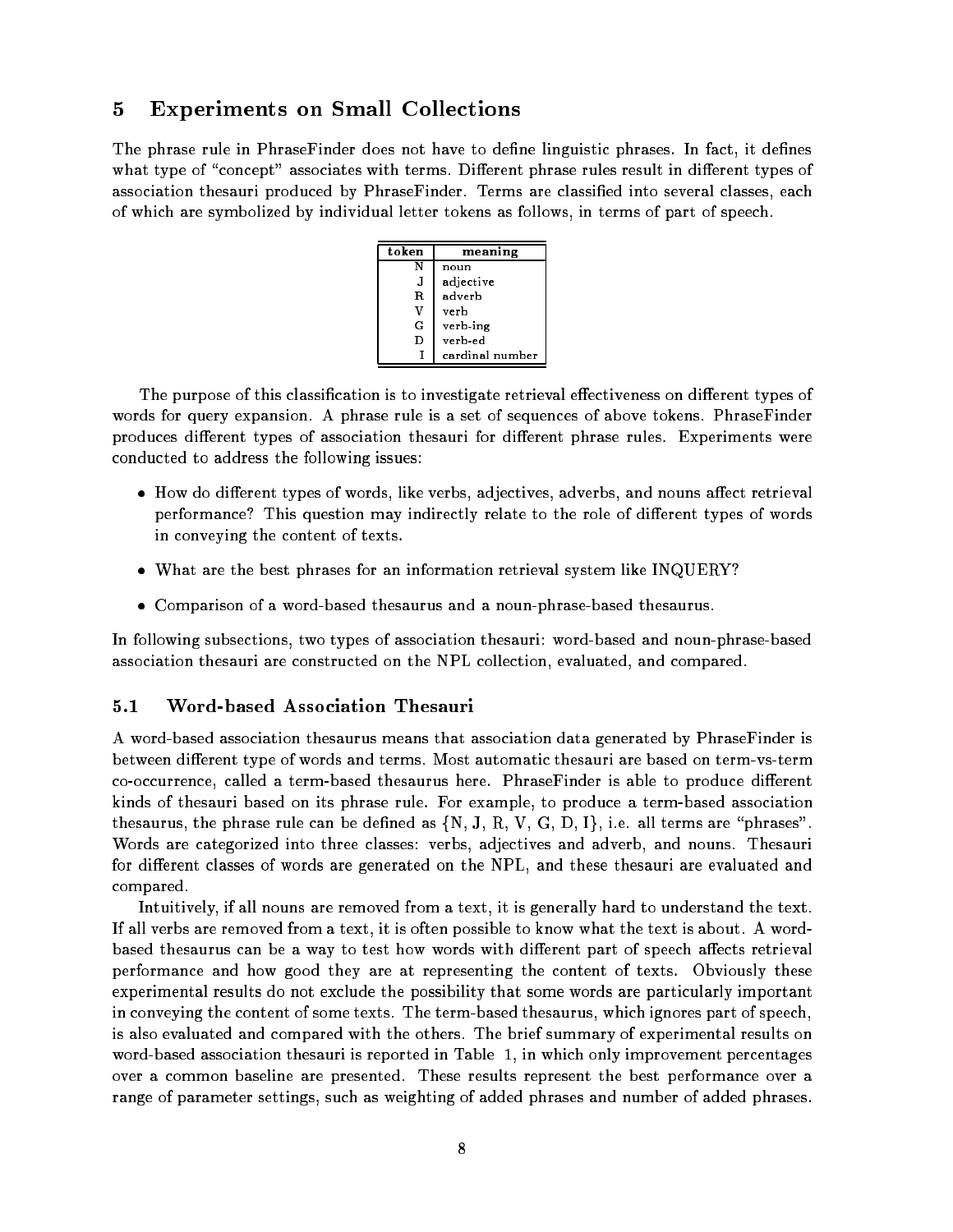| Thesaurus        | Phrase        | Methods for Query Expansion (%) |        |             |  |
|------------------|---------------|---------------------------------|--------|-------------|--|
| Type             | Rule          | <b>DUPONLY</b>                  | NODUP  | <b>BOTH</b> |  |
| Verb based       | GD.           | $+0.1$                          | $+0.8$ | $-0.2$      |  |
| $Adi+Adv$ -based | R             | $+2.2$                          | $+1.7$ | $+3.0$      |  |
| Noun based       |               | $+4.0$                          | $+0.9$ | $+4.2$      |  |
| Term based       | N J R V G D I | $+1.8$                          | $+2.6$ | $+2.4$      |  |

Table 1: Brief Summary of Results on Word-Based Association Thesauri on NPL

When phrase rule is  $\{V, G, D\}$ , a verb-based association thesaurus is generated. The associations between verbs and terms are generated for the verb-based thesaurus. The results show that verbs do improve retrieval performance a little but not signicantly. Reweighting verbs in queries does not make a difference. Adding associated verbs, not already in queries, helps more than reweighting, but 0.8% improvement is not significant either. The result for method 3  $(BOTH)$  results in no improvement.

For the thesaurus based on adjectives and adverbs, the phrase rule  $\{J, R\}$  is used to generate association data between adjectives or adverbs and terms. The results show that this thesaurus produces bigger improvements than the verb-based one. That means that reweighting adjectives and adverbs within queries and adding new ones from this thesaurus are mutually complementary.

As expected, the results show that the noun-based thesaurus performs better than either the verb-based one or the one based on adjectives and adverbs over all. Reweighting nouns within queries and adding new nouns associated with queries from this thesaurus are complementary, although it is interesting to see how much of the improvement is due to reweighting or simple variations of existing query terms.

Most existing automatic thesauri are term-based. Comparing with the previous three types of thesaurus, the term-based thesaurus performs less effectively than either the noun-based one or the one based on adjectives and adverbs in INQUERY.

In summary, all types of words are useful for improving retrieval performance but nouns contribute the most, adjectives and adverbs less, and verbs the least. The term-based thesaurus, which ignores part of speech, is even less effective than the one based on adjectives and adverbs.

### 5.2 Noun-Phrase-based Thesauri

In the following experiments, three sets of phrase rules, corresponding to different phrase forms are used to produce different noun-phrase-based association thesauri. Table 2 presents the experimental results for these thesauri.

For the thesaurus based on the phrases containing only nouns, whose phrase rule is fNNN, NN, N}, the results in table 2 show that  $6.9\%$ ,  $2.6\%$ , and  $9.7\%$  improvements are obtained for three query expansion methods respectively. These improvements are bigger than those on other phrase-based thesauri.

Adjectives can be used to improve performance and many noun phrases are of form adjective + noun phrase. For this reason, a set of more general noun phrase rules, fNNN, JNN, JJN,  $NN, JN, N$ , would be used to generate the association thesaurus. The results in Table 2 show that under the general noun phrase rule, adding duplicate phrases with weight 0.5 produces a 5.5% improvement, adding fteen nonduplicate phrases with weight 0.1 produces a 3.4% improvement overall. Combining two methods results in a 6.2% improvement. It is clear that adjectives and nouns together do not work as well as nouns alone.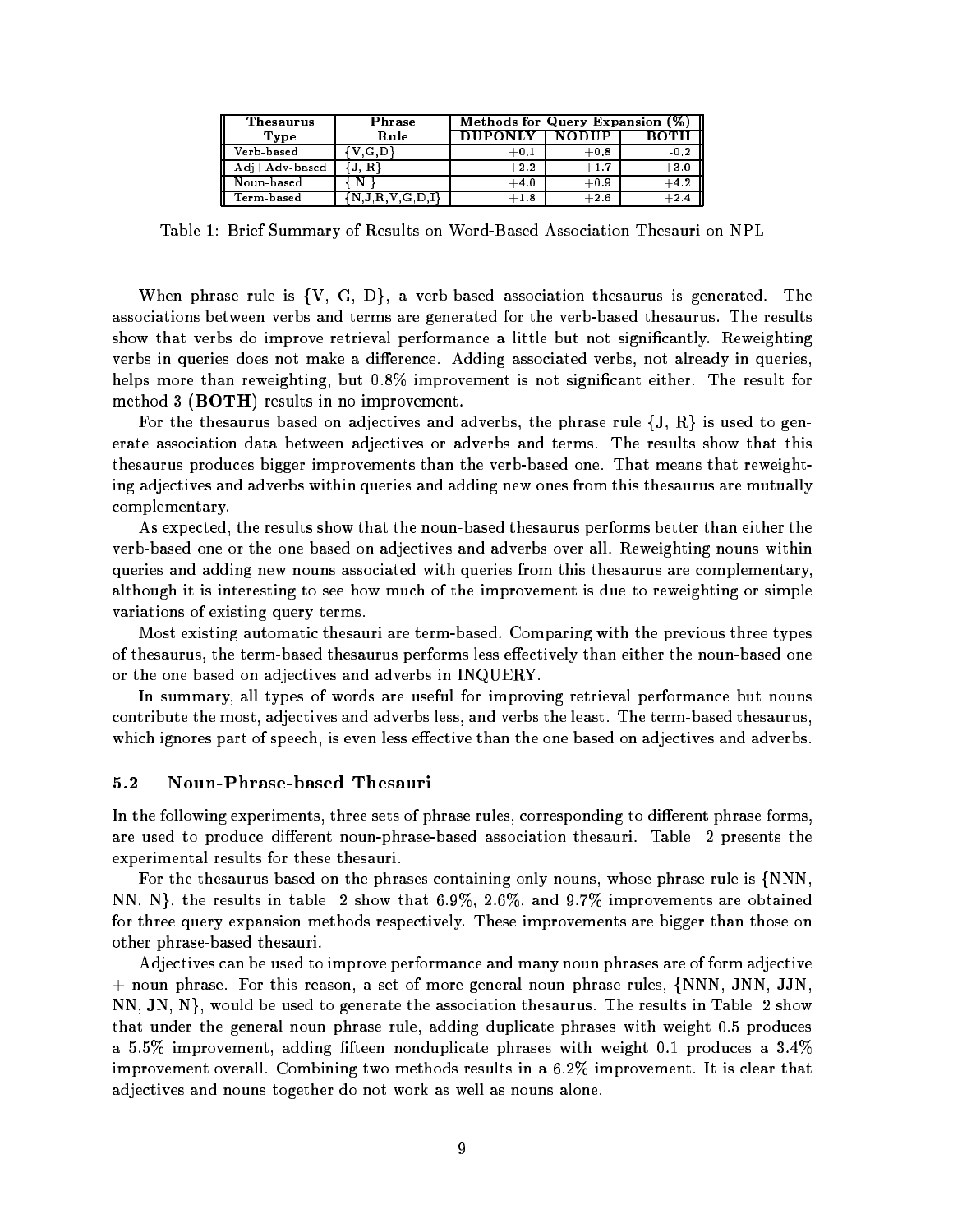| Phrase                | Methods for Query Expansion (%) |              |             |  |
|-----------------------|---------------------------------|--------------|-------------|--|
| Rule                  | <b>DUPONLY</b>                  | <b>NODUP</b> | <b>BOTH</b> |  |
| {NNN JNN JJN NN JN N} | $+5.5$                          | $+3.4$       | $+6.2$      |  |
| (NNN NN N}            | $+6.9$                          | $+2.6$       | $+9.7$      |  |
| NNN NN                | $+3.5$                          | $+22$        | $+6.2$      |  |

Table 2: Summary of Results on Phrase-Based Association Thesauri on NPL

The purpose of removing single noun from phrase rules is to reduce the association data because many phrases are composed of single nouns. It is expected that some important singlenoun phrases would be lost because of this. But how big would the loss be? The results with phrase rule  $\{NNN, NN\}$  in table 2, in which duplicate phrases with weight 0.5 and eight nonduplicate phrases with 0.1 are added, show that the loss is significant. It is concluded that single nouns play a very important role in queries and texts. For those single nouns that are very general and not useful for conveying content of texts, simple data ltering techniques can be used to throw them away.

For phrase-based thesauri, the association thesaurus based on noun-only noun phrases produces the best improvement out of all three in INQUERY, and the improvement is signicant. The addition of adjectives into noun phrases hurts rather than enhances retrieval performance. Individual nouns are very important noun phrases and help to improve retrieval performance. The experiments show that the noun-phrase-based thesauri perform much better than any type of word-based thesauri.

#### 6 6 Experiments on the TIPSTER collections

There are three TIPSTER databases built for INQUERY: tip1, tip, and tip3. Table 3 illustrates what is in each database <sup>2</sup> .

| Database Name | $#$ of docs | Database Content                                                                  |
|---------------|-------------|-----------------------------------------------------------------------------------|
| tip1          | 510.887     | wsj87, wsj88, wsj89, ziff, ap,                                                    |
|               |             | doe fr                                                                            |
| tip           | 742.358     | wsj87, wsj88, wsj89, ziff, ap,<br>doe, fr, wsj90, wsj91, ziff2,<br>$ap2$ , fr $2$ |
| tip3          | 238.848     | ziff3a, ziff3b, ap3, patn,                                                        |
|               |             | sjm_a, sjm_b                                                                      |

Table 3: TIPSTER Database Contents

An original TIPSTER topic (or query) consists of a number of fields, such as the "description", a short natural-language description of the information need, and the \concepts", a list of words and phrases related to the query. Only some of these fields are used in these experiments.

Two sets of TIPSTER topics are used for experiments, which are topics 51-100 and 101-150 respectively notated as set2 and set4. Relevance judgments for the TIPSTER queries are from the TREC-2 conference. For each set of topics, baseline query sets are generated by automatic processing. The query sets used were as follows:

 ${}^2{\rm In}$  this table,  $fr$  stands for  ${\bf Federal \; Register, \;path \; for \; Patent \; data, \; and \; sjm \; for \; the \; San \; Jose \; Mercury}$ News. The other abbreviations have been used previously.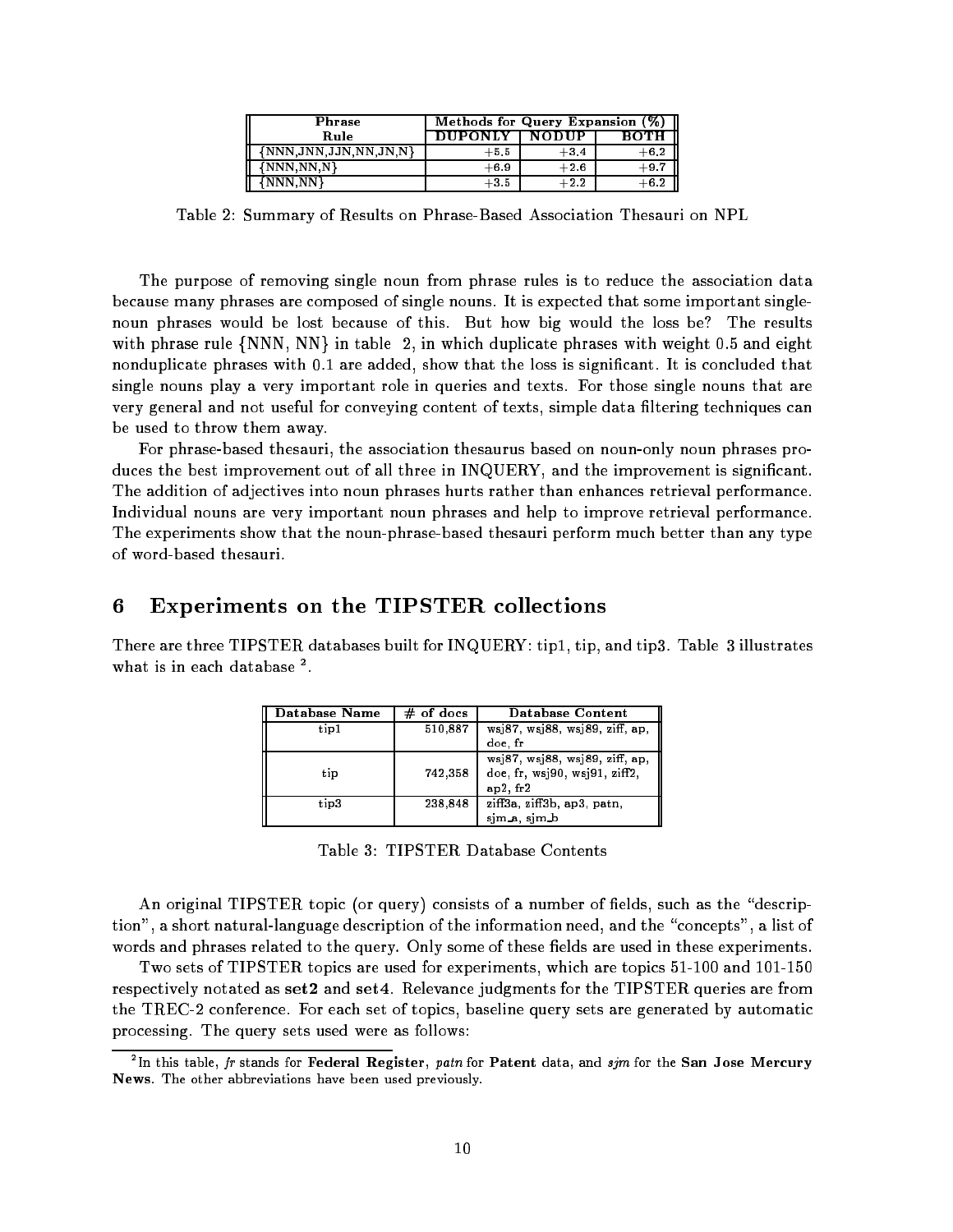- SET2 There are two sets of baseline queries: set2.qry1 and INQ026. The rst is the initial baseline query used in early TIPSTER experiments. The second is the one that so far produces the best results in our TIPSTER experiments. Both set2.qry1 and INQ026 are constructed using all fields of the TIPSTER original queries.
- SET4 One baseline query set, INQ013, is used. INQ013 is structured using only the description part of the original queries with the phrase operators. The purpose of using INQ013 is to simulate an on-line retrieval environment, in which queries are relatively short.

All thesauri used in these experiments were generated using the phrase rule  $\{NNN, NN, N\}$ . Experiments were conducted to investigate the following issues:

- What the eect of the paragraph limit is on the performance of an association thesaurus and how big this effect would be?
- Is it possible to use a representative sample of a collection to generate a association thesaurus for a whole collection?
- Is it possible to apply an association thesaurus built for one collection to another that overlaps in content?
- How well would an association thesaurus perform in an on-line environment?

#### Experiments on the Paragraph Limit  $6.1$

The way that PhraseFinder works, a small paragraph limit can signicantly reduce the amount of association data and allow to use fewer computer resources. Experiments for the paragraph limit are to find an appropriate paragraph limit. Since current available standard collections like NPL and CACM, are not full text, and contain only titles and abstracts, the paragraph limit does not make sense. These experiments with different paragraph limits are conducted on TIPSTER sample collection. As a general observation, if the paragraph limit is too small, e.g. one sentence per paragraph, important associations would be lost. If the paragraph limit is too large, e.g. 15 or 20 or larger, too many associations are generated. A very large paragraph limit means that associations are generated within a natural paragraph.

The concepts field within the original TIPSTER topics were used to retrieve phrases from TIPSAMP thesauri constructed with different paragraph limits, i.e. 3, 5, and 10. Five nonduplicate phrases with weight 0.5 and all duplicate phrases in the list of the top 50 associated phrases with weight 1.0 are added into the queries. Table 4, in which PL-n means a paragraph limit of n, summarizes the results.

There are some slight changes in performance when the paragraph limit varies from 3 to 10. Using 10 as paragraph limit is a little better than using 3 and 5, using 5 better than 3. This may confirm the intuition that a natural paragraph would be good. However, the differences are not significant. It seems that when a paragraph is limited to 3-10 sentences, the paragraph limit has a little impact on the performance. Even with the high baseline query (i.e. INQ026), a more than 2% improvement is obtained on tip1 and tip, and a 6% improvement on tip3. The improvement on tip3 was unexpected, since it is a different set of documents, from a different time period, than the collection used to build the association thesauri. A related result appears in the next section.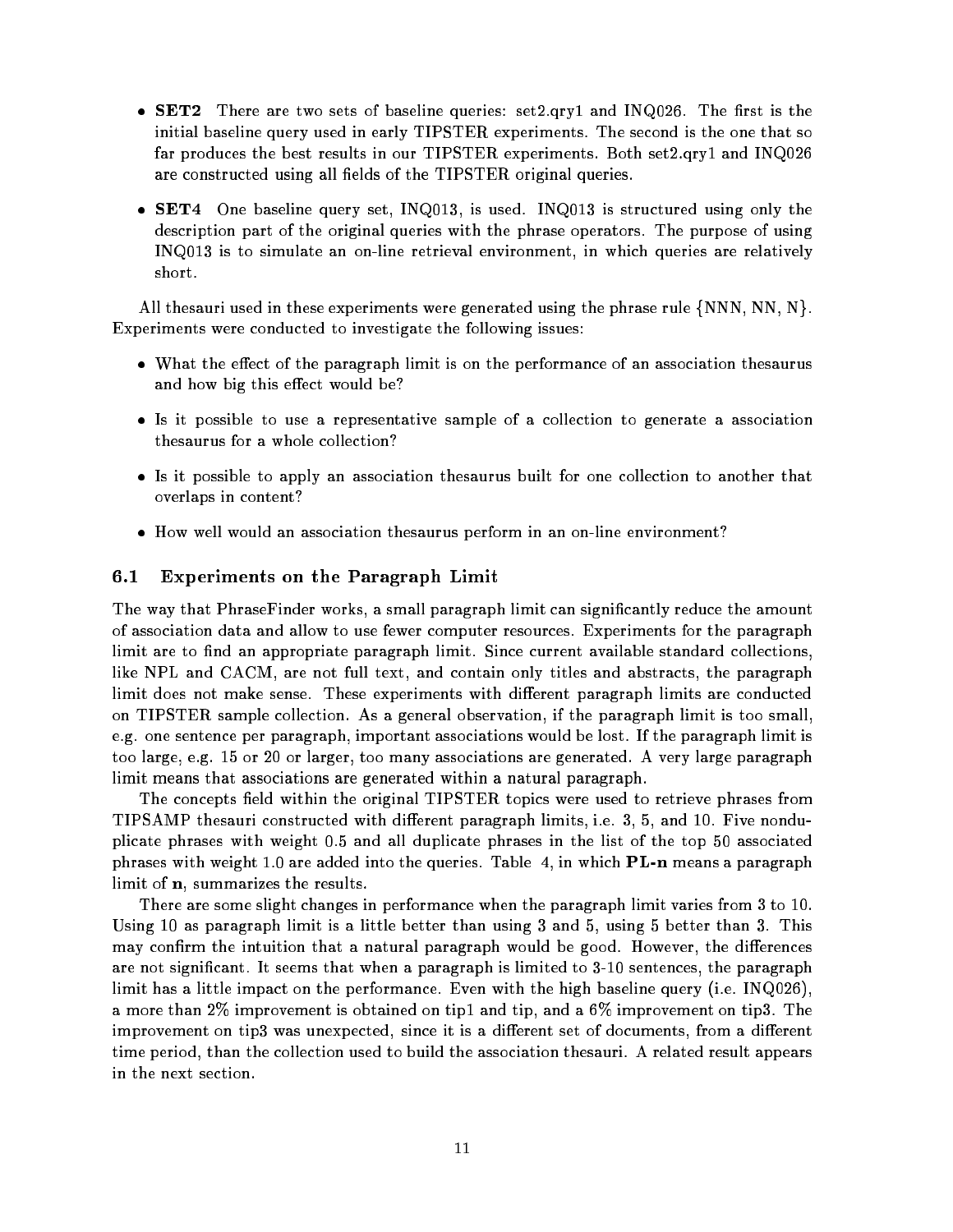| <b>Baseline</b> | <b>TIPSTER</b> | baseline query   | The Paragraph Limit (%) |                 |         |
|-----------------|----------------|------------------|-------------------------|-----------------|---------|
| Queries         | Database       | precision $(\%)$ | PL <sub>3</sub>         | PL <sub>5</sub> | $PL-10$ |
|                 | tip1           | 37 2             | $+6.4$                  | $+6.6$          | $+7.1$  |
| set2.qry1       | tip            | 349              | $+5.4$                  | $+5.6$          | $+7.2$  |
|                 | tip3           | 31 2             | $+7.4$                  | $+8.1$          | $+9.9$  |
| <b>INQ026</b>   | tip1           | 41 0             | $+2.6$                  | $+2.5$          | $+2.6$  |
|                 | tip            | 38 0             | $+2.6$                  | $+23$           | $+2.8$  |
|                 | tip3           | 335              | $+4.7$                  | $+4.4$          | $+6.2$  |

Table 4: Summary of the Results on the Paragraph Limit

### 6.2 Using a Sample Collection

It is currently very inefficient to generate an association thesaurus on all texts in a very large collection. The experiments conducted here test the difference between a thesaurus built using a representative sample of a collection and one built using the whole collection. In the preceding subsection, the TIPSAMP thesaurus for the TIPSTER sample collection was evaluated. Here, the TIPFULL thesaurus with paragraph limit 5 is also used.

|         | Precision<br>$-50$ queries<br>$(\%$ change) |      |                |      |          |
|---------|---------------------------------------------|------|----------------|------|----------|
| Recall  | $set2$ . $qry1$                             |      | <b>TIPSAMP</b> |      | TIPFULL  |
| 0       | 838                                         | 872  | $+4.0$         | 86 1 | $+2.7$   |
| 10      | 60.5                                        | 638  | $+5.4$         | 63.9 | $(+5.6)$ |
| 20      | 526                                         | 542  | $(+2.9)$       | 54 2 | $+3.0$   |
| 30      | 46.7                                        | 496  | $+63$          | 496  | $(+6.4)$ |
| 40      | 405                                         | 444  | (+95           | 445  | (+9 7    |
| 50      | 349                                         | 391  | $+12.1$        | 389  | $+116$   |
| 60      | 30.5                                        | 336  | $(+10.4)$      | 329  | $(+8.1)$ |
| 70      | 253                                         | 275  | $(+8.6)$       | 275  | $+8.7$   |
| 80      | 197                                         | 209  | $+6.1$         | 208  | $(+5.4)$ |
| 90      | 121                                         | 133  | $+94$          | 133  | $+9.9$   |
| 100     | 24                                          | 24   | -28            | 24   | $+0.1$   |
| average | 372                                         | 39.6 | $+6.6$         | 395  | $+6.1$   |

Table 5: Performance of the TIPSAMP and TIPFULL thesauri on tip1

The results in table 5 show that roughly the same improvements are obtained with both thesauri. Even though the thesaurus built using the whole collection certainly contains more associations between phrases and terms, it is clear that in terms of retrieval performance, the association thesaurus for a representative sample of a collection is as good as the one for the whole collection. We have not yet determined, however, what the optimal sample size should be.

In another experiment, we obtained a 10.2% average improvement in precision when the queries expanded using the TIPFULL version of PhraseFinder were evaluated with the tip3 database. This leads to the conclusion that for two collections, an association thesaurus built for one collection can be used for another if the content of the two collections overlaps signicantly.

### 6.3 The Use of An Association Thesaurus in An On-line Environment

In the preceding two subsections, highly-structured queries are used in experiments. These queries use all information in the original TIPSTER topics. In an on-line information retrieval environment, it is unrealistic to ask users to submit queries of that type. In this section, the experiments are designed to simulate an on-line retrieval environment to test how well an association thesaurus works. Here the description fields of the TIPSTER queries are taken as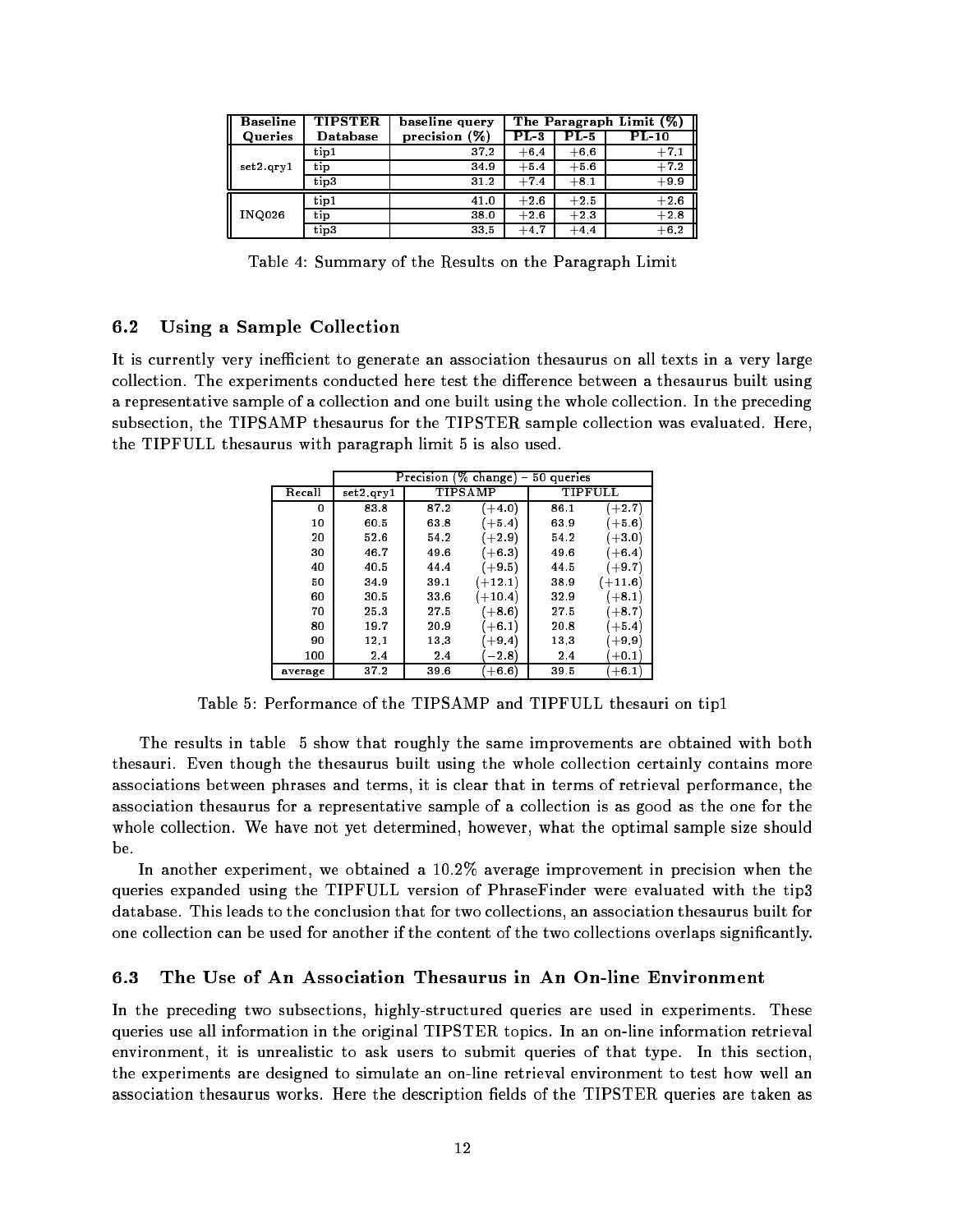user query in an on-line environment. These user queries are used as natural language queries for the TIPFULL thesaurus, and the retrieved associated phrases are automatically added into queries. In the expanded queries, the duplicate phrases are added with weight 2.0 and the top ten nonduplicates with weight 1.0. Table 6 shows the experimental results, in which a 32.7% improvement is gained on the tip database.

|          | Precision<br>$-50$ queries<br>(% change) |         |           |      |           |     |             |  |
|----------|------------------------------------------|---------|-----------|------|-----------|-----|-------------|--|
| Recall   | <b>INQ013</b>                            | DUPONLY |           |      | NODUP     |     | <b>BOTH</b> |  |
| $\bf{0}$ | 58 1                                     | 60.9    | $(+4.7)$  | 683  | $+17.5$   | 676 | $(+16.3)$   |  |
| 10       | 30.9                                     | 39 1    | $+26.5$   | 349  | $(+12.9)$ | 414 | $+34.1$     |  |
| 20       | 245                                      | 317     | $(+29.4)$ | 279  | $(+13.8)$ | 337 | $(+37.6)$   |  |
| 30       | 203                                      | 26 1    | $(+28.8)$ | 23.0 | $(+13.4)$ | 274 | $(+35.1)$   |  |
| 40       | 168                                      | 22 1    | $(+32.2)$ | 194  | $(+15.6)$ | 229 | $(+36.5)$   |  |
| 50       | 135                                      | 184     | $(+36.4)$ | 163  | $(+20.6)$ | 195 | $(+44.4)$   |  |
| 60       | 11.0                                     | 15 1    | $+37.1$   | 133  | $(+21.3)$ | 165 | $(+50.2)$   |  |
| 70       | 90                                       | 119     | $+32.7$   | 109  | $(+22.0)$ | 133 | $(+48.0)$   |  |
| 80       | 68                                       | 88      | $(+28.0)$ | 86   | $(+26.0)$ | 103 | $(+50.0)$   |  |
| 90       | 44                                       | 5.4     | $(+23.1)$ | 55   | $(+25.7)$ | 66  | $(+49.2)$   |  |
| 100      | 13                                       | 15      | $+17.3$   | 13   | $-0.1$    | 15  | $+22.4$     |  |
| average  | 179                                      | 219     | $+22.6$   | 209  | $+16.7$   | 237 | $+32.7$     |  |

Table 6: Performance of description-only queries on tip

These improvements on TIPSTER are larger than those obtained with NPL. This suggests that bigger collections may produce better association thesauri.

#### $\overline{7}$ 7 Conclusions and Discussion

These experiments show that it is possible and feasible to construct useful collection-dependent association thesauri automatically without relevance judgments. It seems that the larger the collection, the better the association thesaurus performs. The approach to the construction is realistic and general. An association thesaurus can be converted to be suitable for the framework of other retrieval systems. This kind of thesaurus looks very promising for information retrieval.

The approach embodied in PhraseFinder is general, and can be extended to many retrieval problems. The association data generated by PhraseFinder is an information synthesis over a given collection. For example, by defining the phrase rule as a company or person name, PhraseFinder would generate association data for company or personal information systems. For a given query, INQUERY would output a list of company or person names associated with the query.

Many questions remain in using association thesauri to do query expansion. In our experiments, the same number of nonduplicate phrases are added into all queries. Obviously this is not necessarily optimal. How many phrases or terms should be added depends on the queries and the associated phrases. For some queries many phrases can be added, whereas other may degrade with only a few additional phrases. It is still not clear how to determine this number for a given query. In experiments on the NPL collection, a weighting scheme is used for query expansion. How weights should assigned to duplicate and nonduplicate phrases is experimentally determined. It is not clear that it is possible to compute these weights automatically. It is in question whether weighting values for one set of queries can be applied to another set of queries. It is still a puzzle why added phrases have to be down-weighted on small collections. Fortunately, query expansion methods using an association thesaurus are straightforward on a large collection like the TIPSTER, even though they may not be optimal.

Although data filtering techniques for association data not only reduce the amount of as-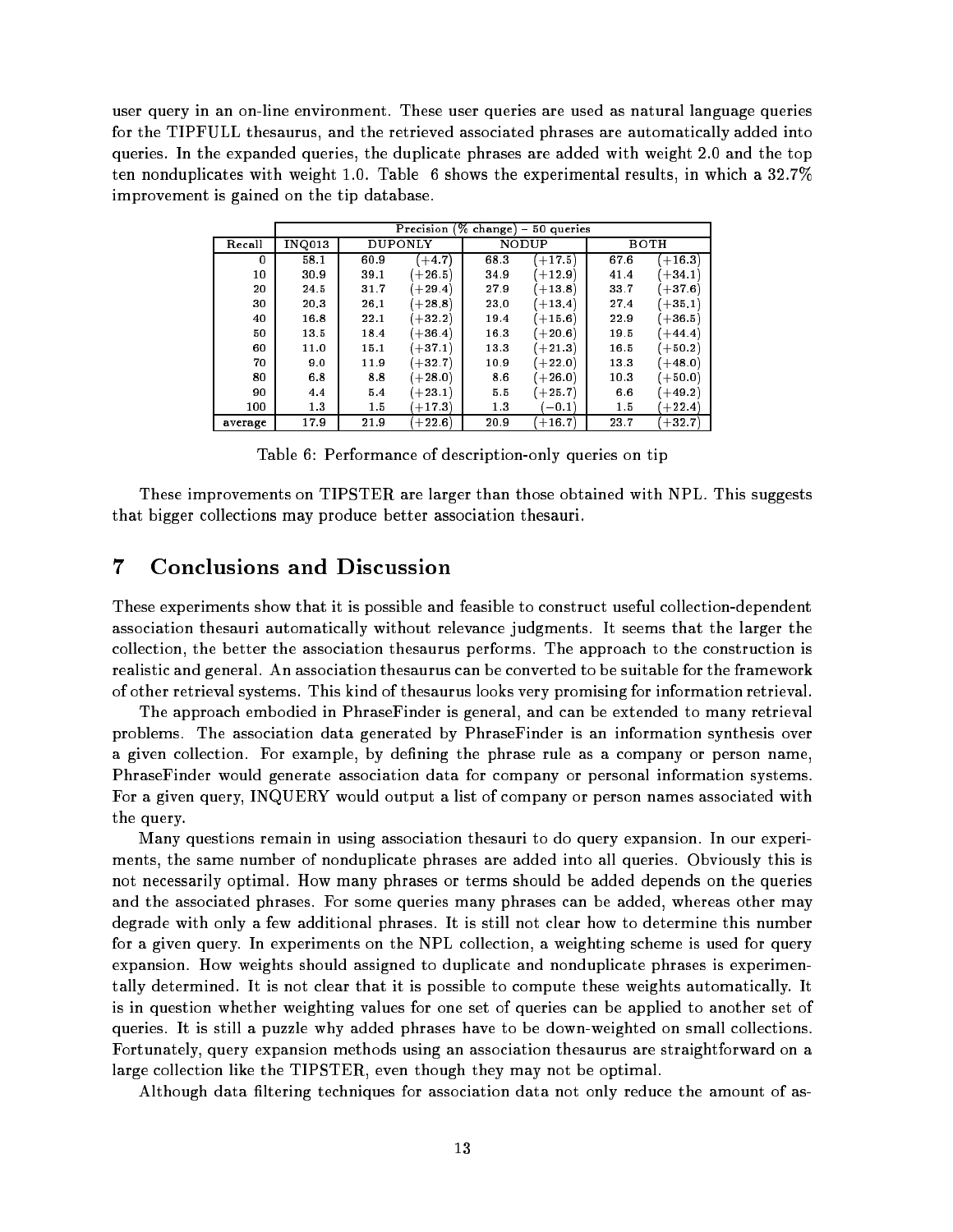sociation data but also enhance the performance of thesauri, these techniques are still ad hoc and premature. It would be better to do data filtering using association strength based on association frequencies and other statistical values. A comprehensive data filtering technique can be expected to do better and to reduce association data further.

## Acknowledgments

This research was supported by the NSF Center for Intelligent Information Retrieval at the University of Massachusetts. Discussions about the effect of different words on representing the content of texts with Bob Krovetz inspired the experiments on word-based association thesauri. Dan Nachbar, Steve Harding, and John Broglio supported the PhraseFinder development and experiments.

## References

- [1] James P. Callan, and W. Bruce Croft, An Evaluation of Query Processing Strategies Using the TIPSTER Collection, SIGIR'93 347-355, 1993.
- [2] Kenneth Church, A Stochastic Parts Program and Noun Phrase Parser for Unrestricted Text, In Proc. of the 2nd Conf. on Applied Natural Language Processing,  $136-143$ ,  $1988$ .
- [3] W.Bruce Croft, Howard R. Turtle, and David D. Lewis, The Use of Phrases and Structured Queries in Information Retrieval, SIGIR'91, 1991
- [4] Carolyn J. Crouch, An Approach to the Automatic Construction of Global Thesauri, IP&M, Vol.26(5), 629-640, 1990
- [5] Carolyn J. Crouch and Bokyung Yang, Experiments in Automatic Statistical Thesaurus Construction, SIGIR 92, 77-88, 1992
- [6] David A. Evans, Kimberly Ginther-Webster, Mary Hart, Robert G. Lefferts, and Ira A. Monarch, Automatic Indexing Using Selective NLP and First-Order Thesauri, RIAO 91, 624-643, 1991
- [7] Donna Harman, Overview of the First Text REtrieval Conference, SIGIR'93, 36-47, 1993
- [8] R. Krovetz, Viewing Morphology as an Inference Process, SIGIR'93, 191-202, 1993
- [9] Jack Minker, Gerald A. Wilson, and Barbara H. Zimmerman, An Evaluation of Query Expansion by the Addition of Clustered Terms for a Document Retrieval System, IP&M, Vol.8, 329-348, 1972
- [10] C.J. Rijsbergen, D.J. Harper, and M.F. Porter, The Selection of Good Search Terms IP&M, Vol.17, 77-91, 1981
- [11] Gerda Ruge, Experiments on Linguistically Based Term Associations, RIAO 91, 528-545, 1991
- [12] Porter M, An Algorithm for Suffix Stripping, Program, Vol.14(3), 130-137, 1980
- [13] Yonggang Qiu, H.P. Frei, Concept Based Query Expansion, SIGIR'93, 160-169, 1993